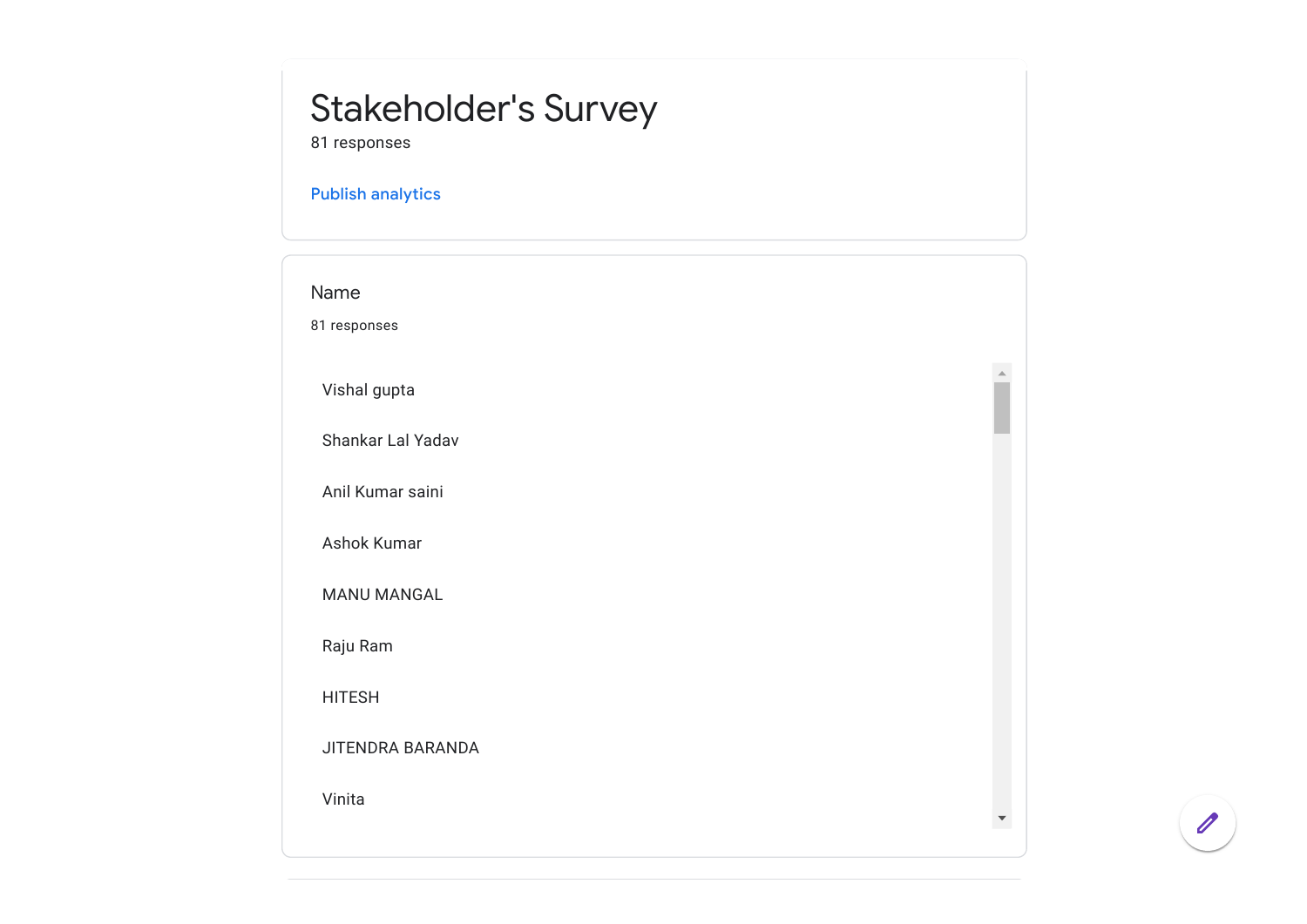

Details

 $\boxed{\theta}$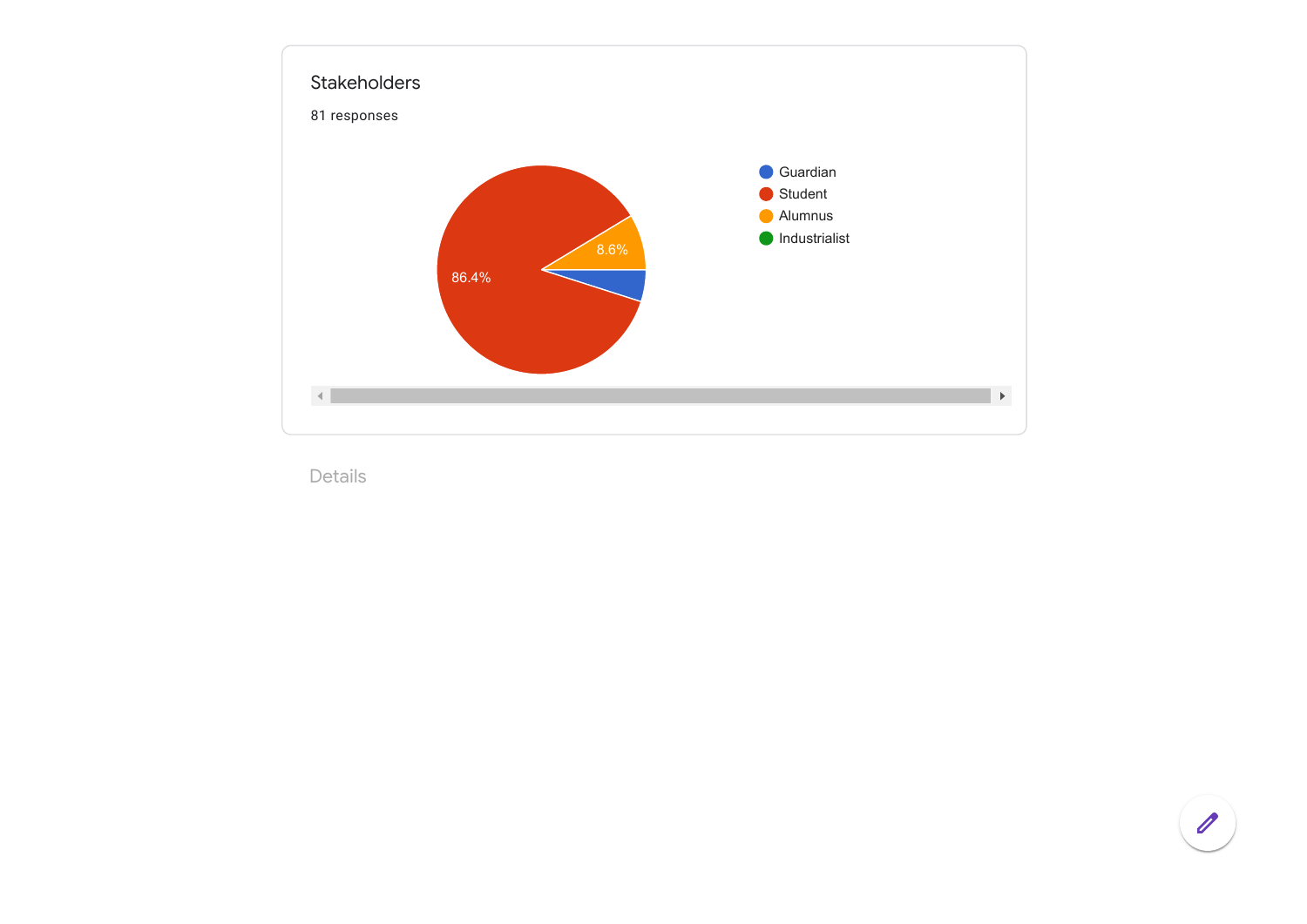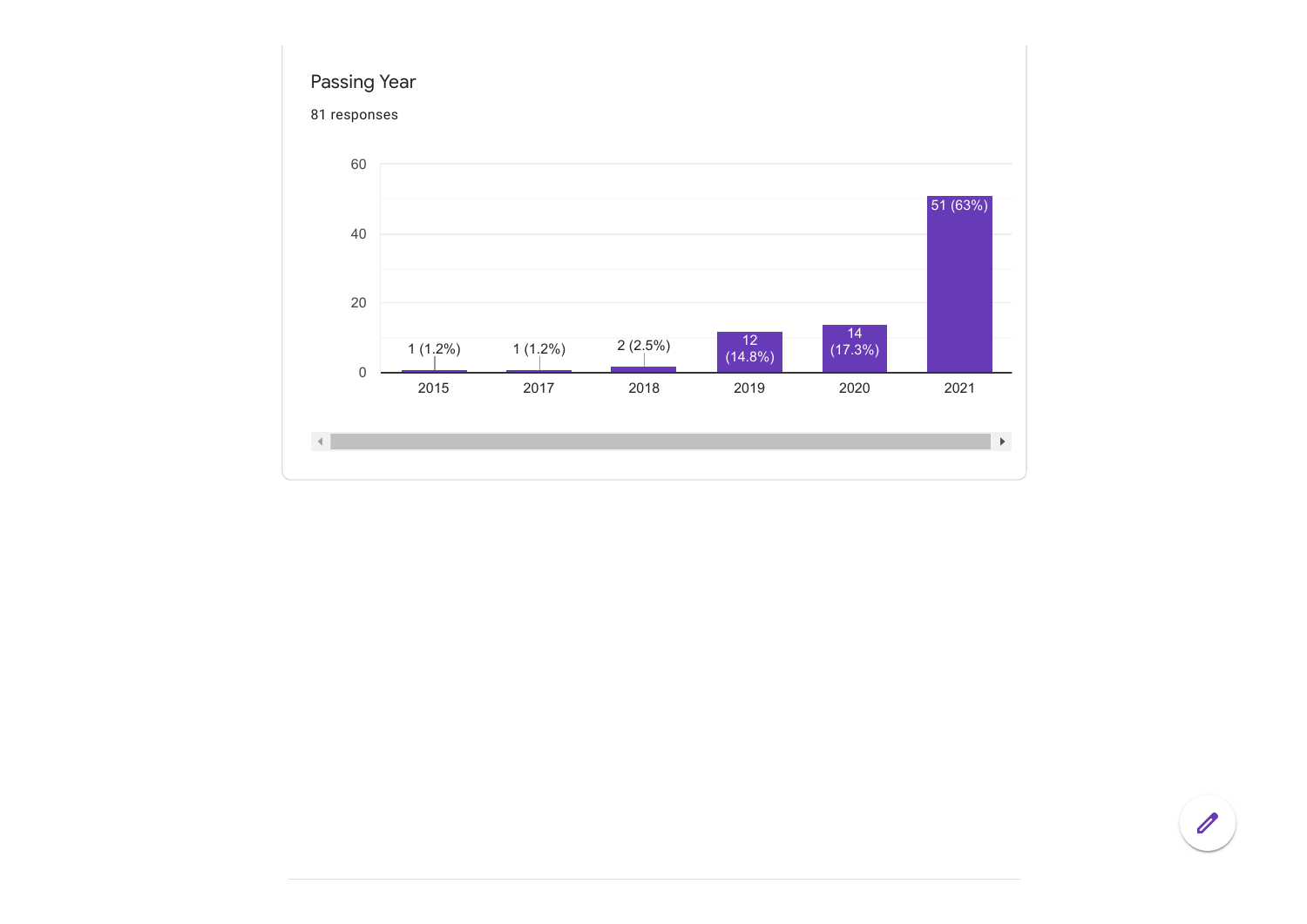

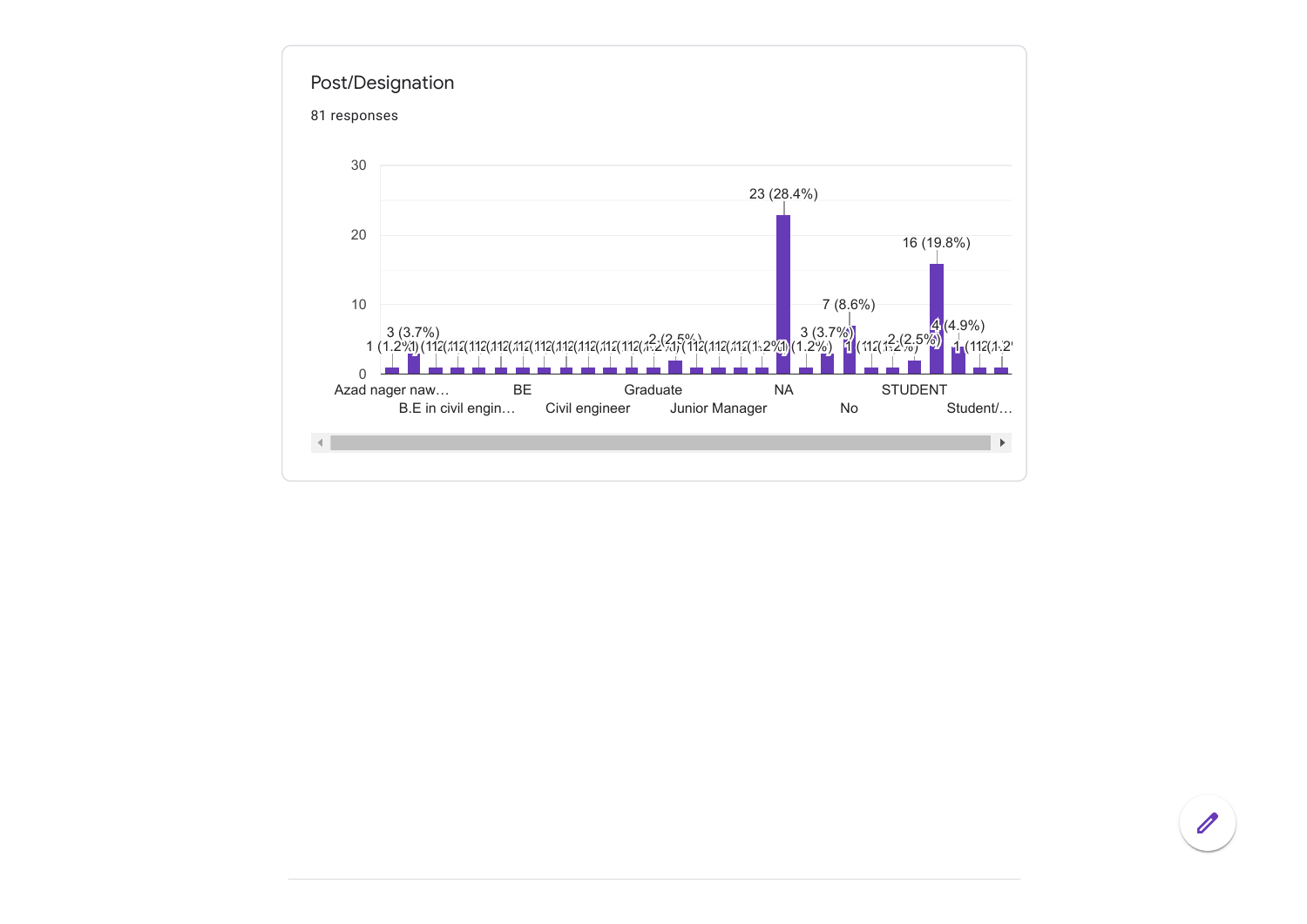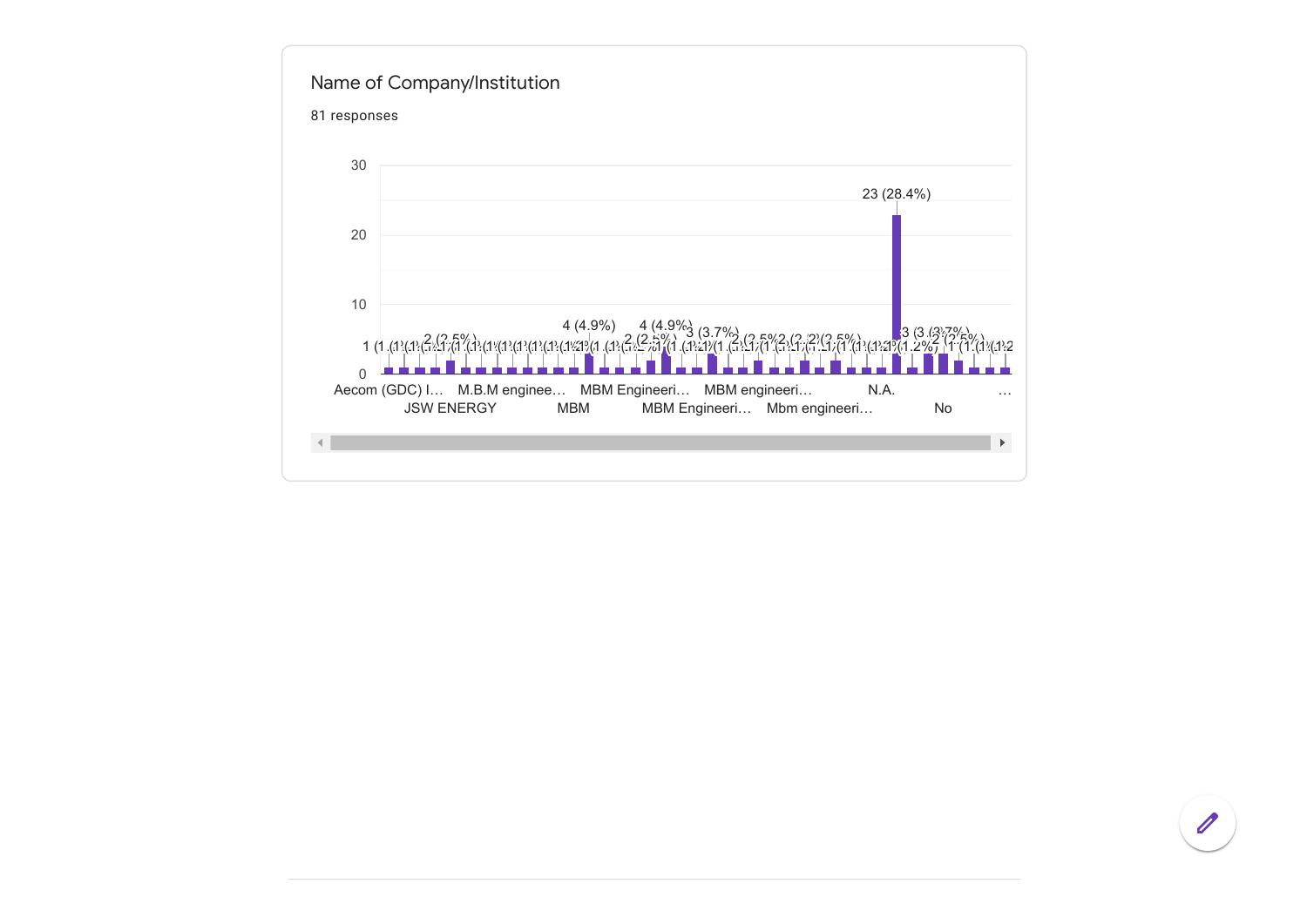

 $\mathscr{O}$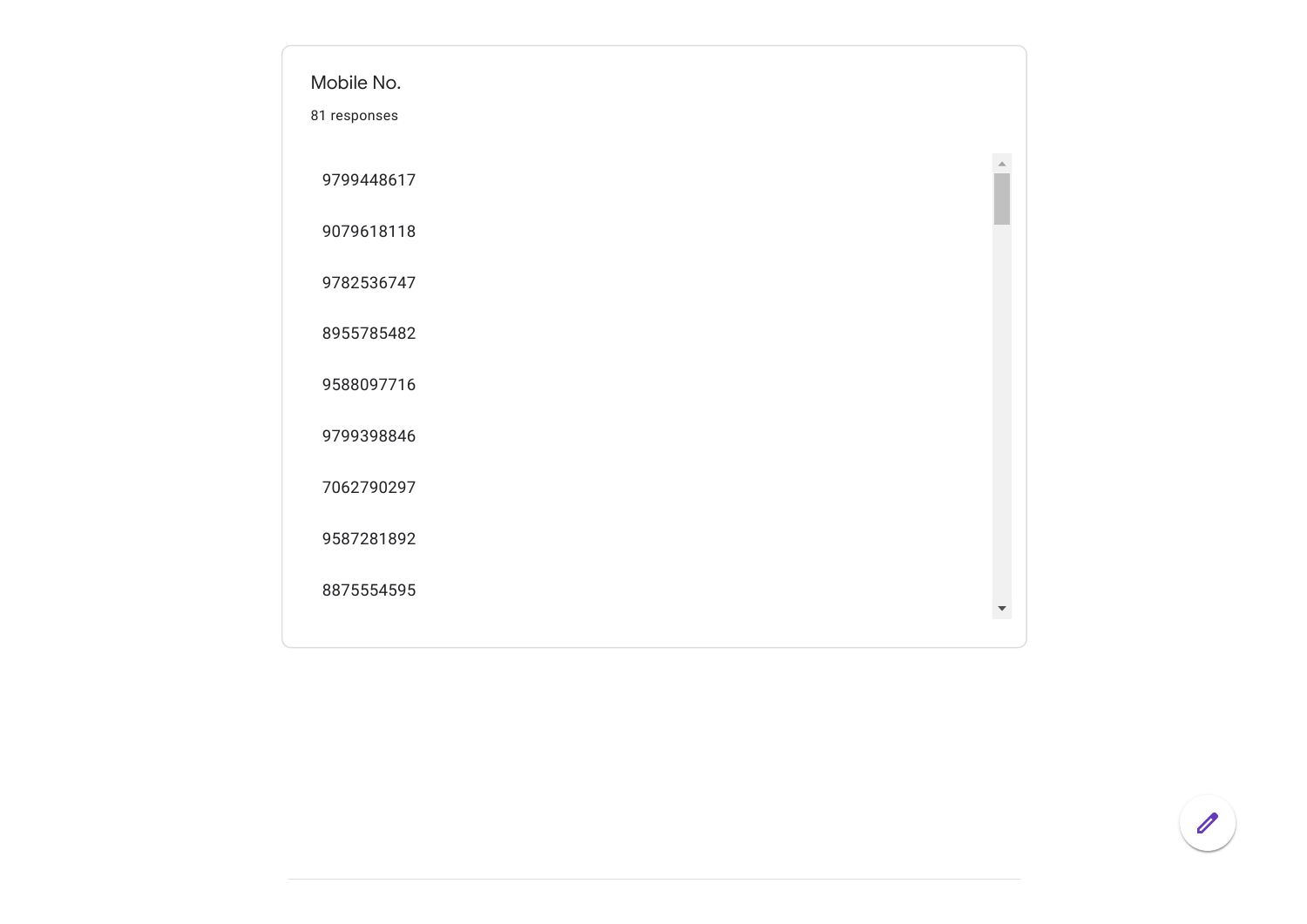| E-mail ID<br>81 responses                               |  |  |  |
|---------------------------------------------------------|--|--|--|
| parthchhangani16@gmail.com                              |  |  |  |
| shankarlalyadav1108@gmail.com<br>Aksainih735@gmail.com  |  |  |  |
| ashokkumarmayla23@gmail.com<br>manumangal2001@gmail.com |  |  |  |
| rajuramjani72@gmail.com                                 |  |  |  |
| Vishal02g@gmail.com<br>kumarhitesh253@gmail.com         |  |  |  |
| jitendrabaranda60@gmail.com                             |  |  |  |

Survey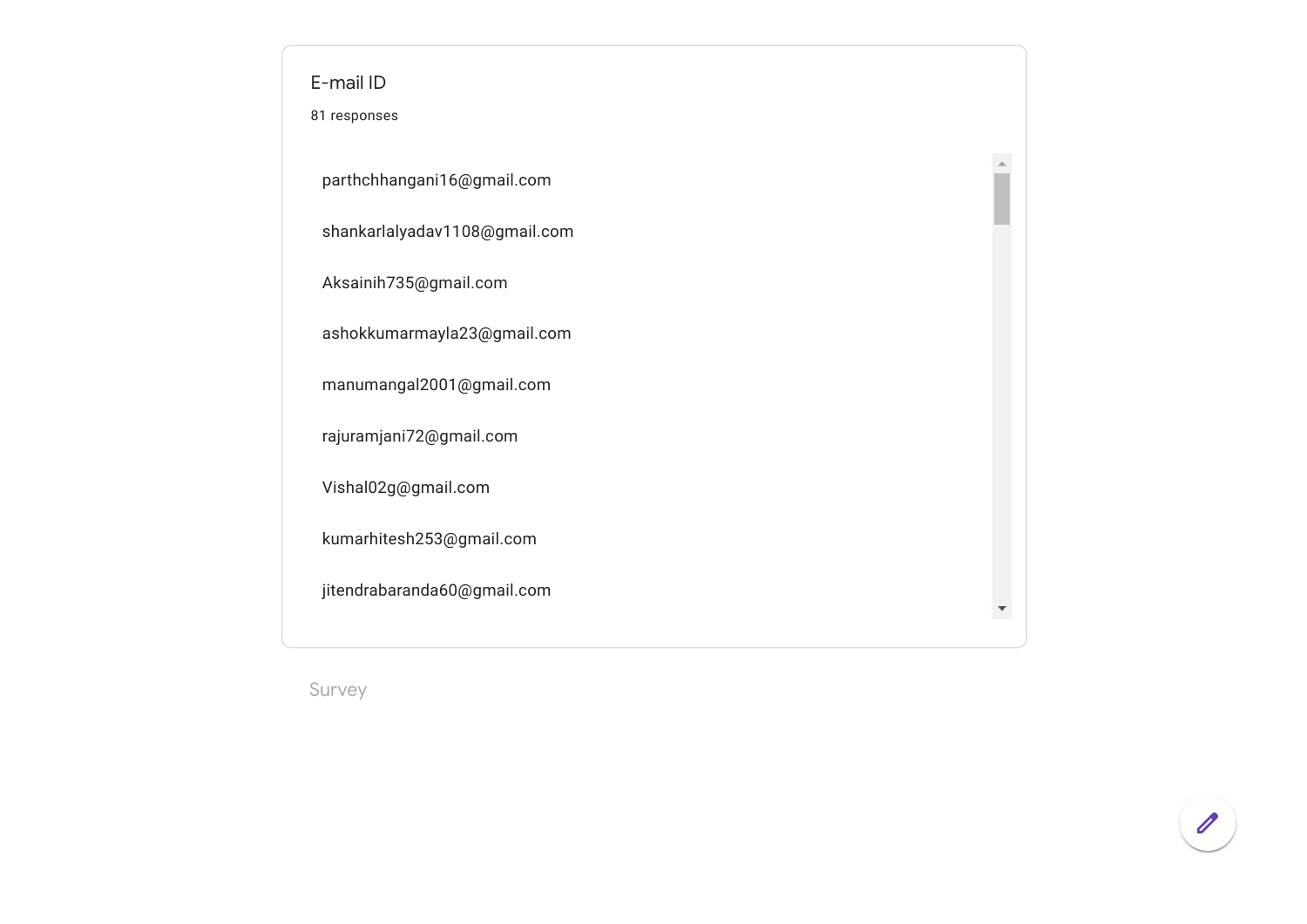PO1: Engineering knowledge: The program will develop competency to apply the knowledge of mathematics, science, engineering fundamentals, and an engineering specialization to the solution of complex civil engineering problems.

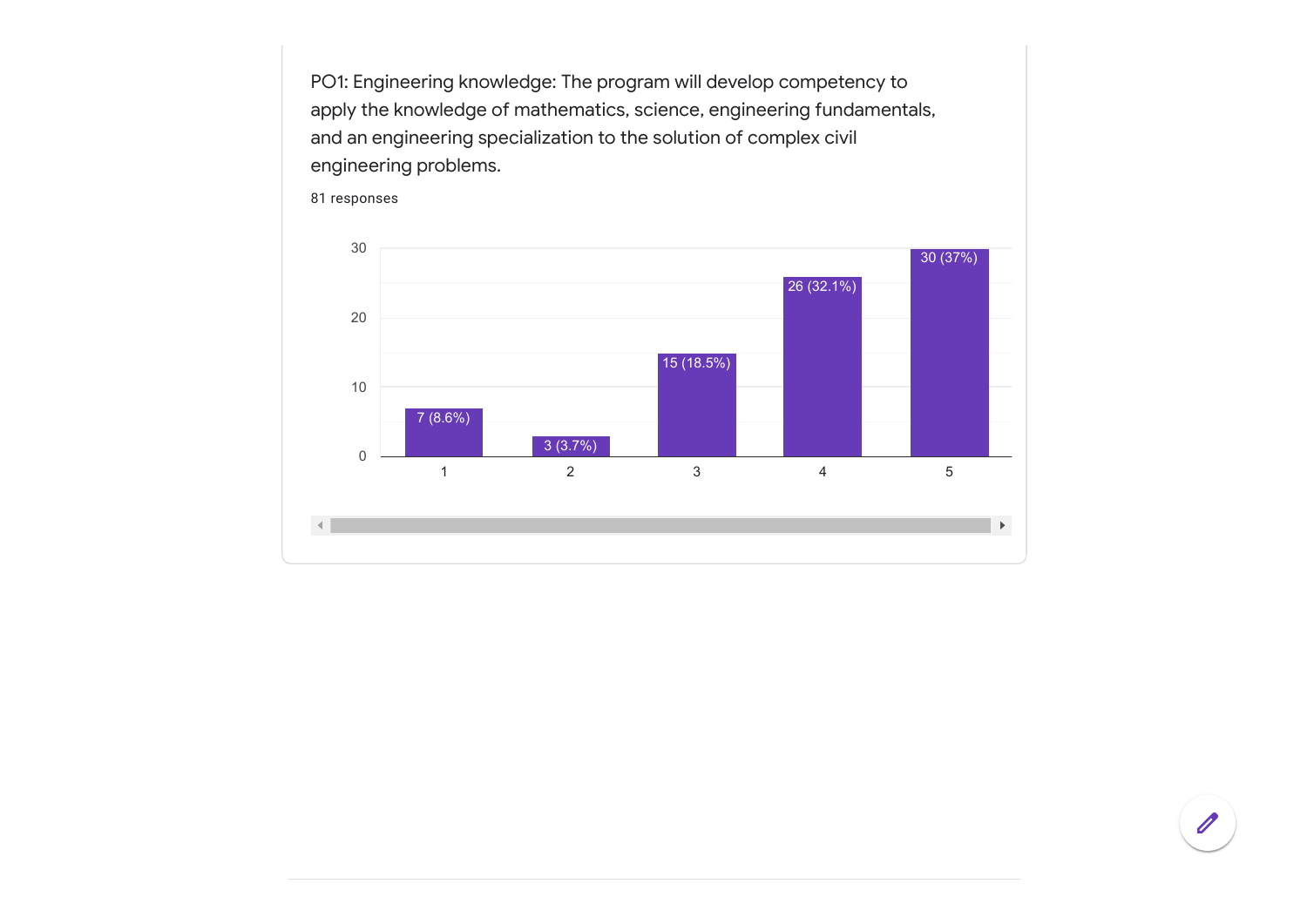PO2: Problem analysis: The program will develop competency to identify, formulate, review research literature, and analyze complex civil engineering problems reaching substantiated conclusions using first principles of mathematics, natural sciences, and engineering sciences. 81 responses

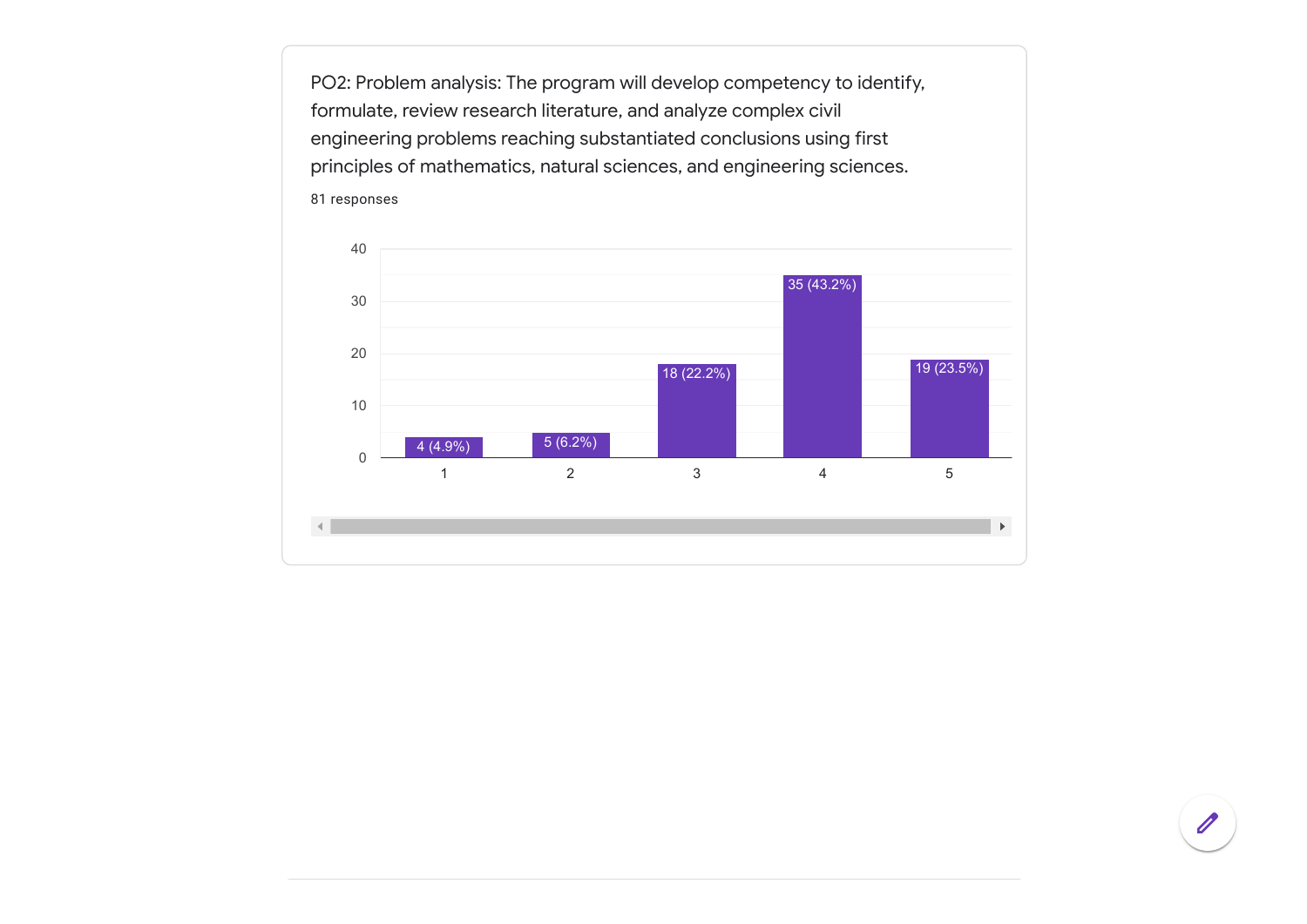PO3: Design/development of solutions: The program will develop competency to design solutions for complex engineering problems and design system components or processes that meet the specified needs with appropriate consideration for the public health and safety, and the cultural, societal, and environmental considerations.

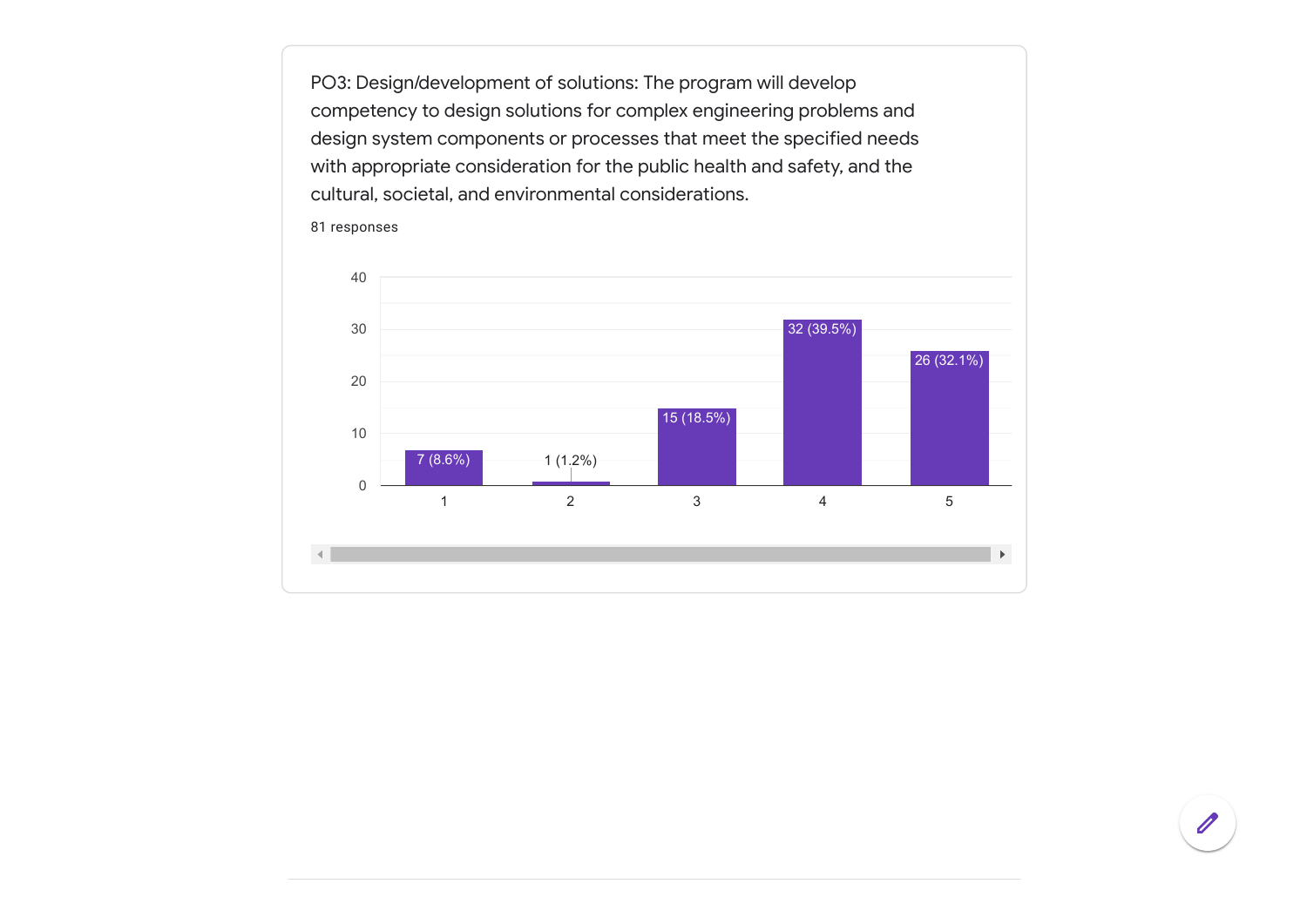PO4: Conduct investigations of complex problems: The program will develop competency to use research-based knowledge and research methods including design of experiments, analysis and interpretation of data, and synthesis of the information to provide valid conclusions. 81 responses

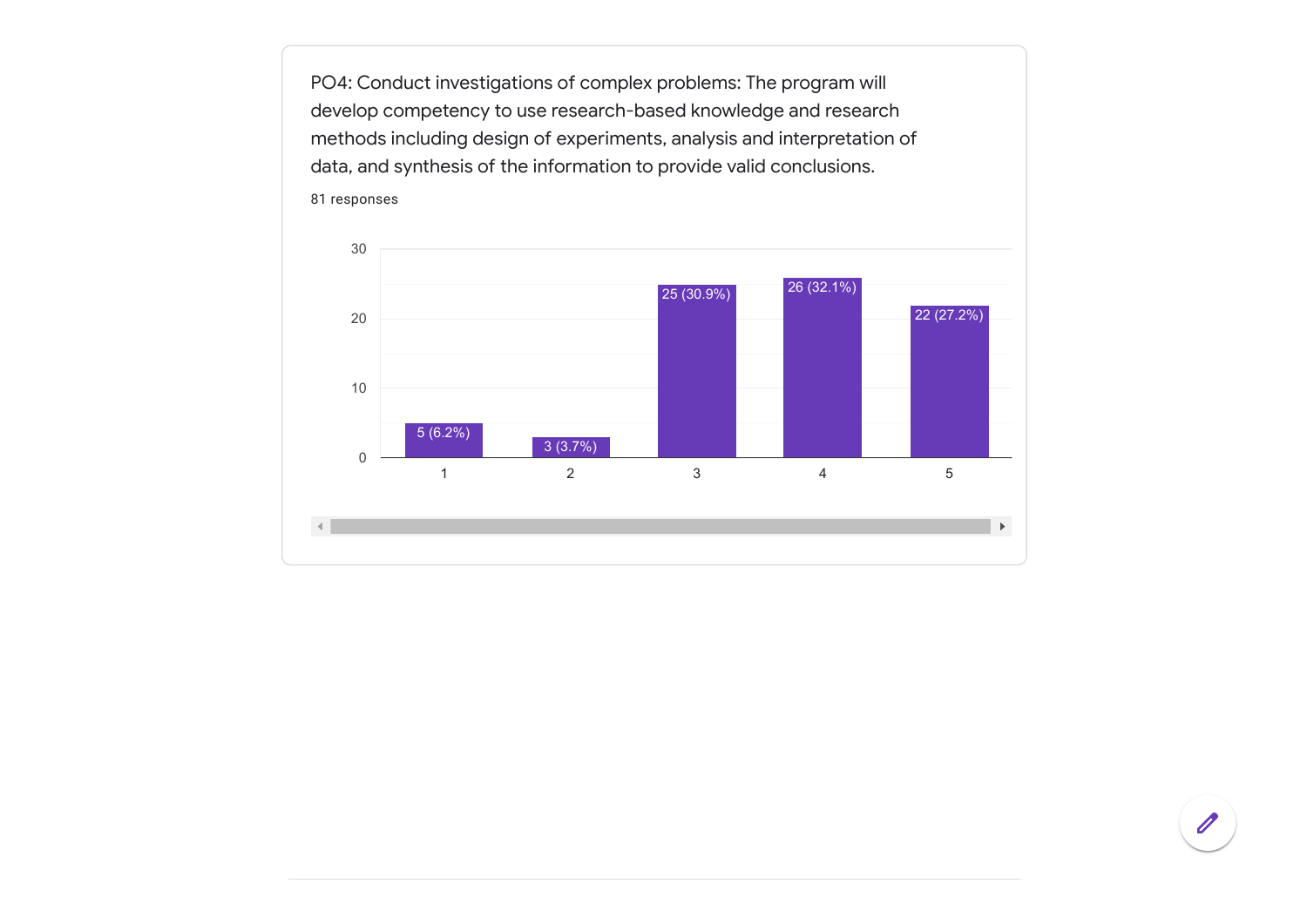PO5: Modern tool usage: The program will develop competency to create, select, and apply appropriate techniques, resources, and modern engineering and IT tools including prediction and modeling to complex engineering activities with an understanding of the limitations.

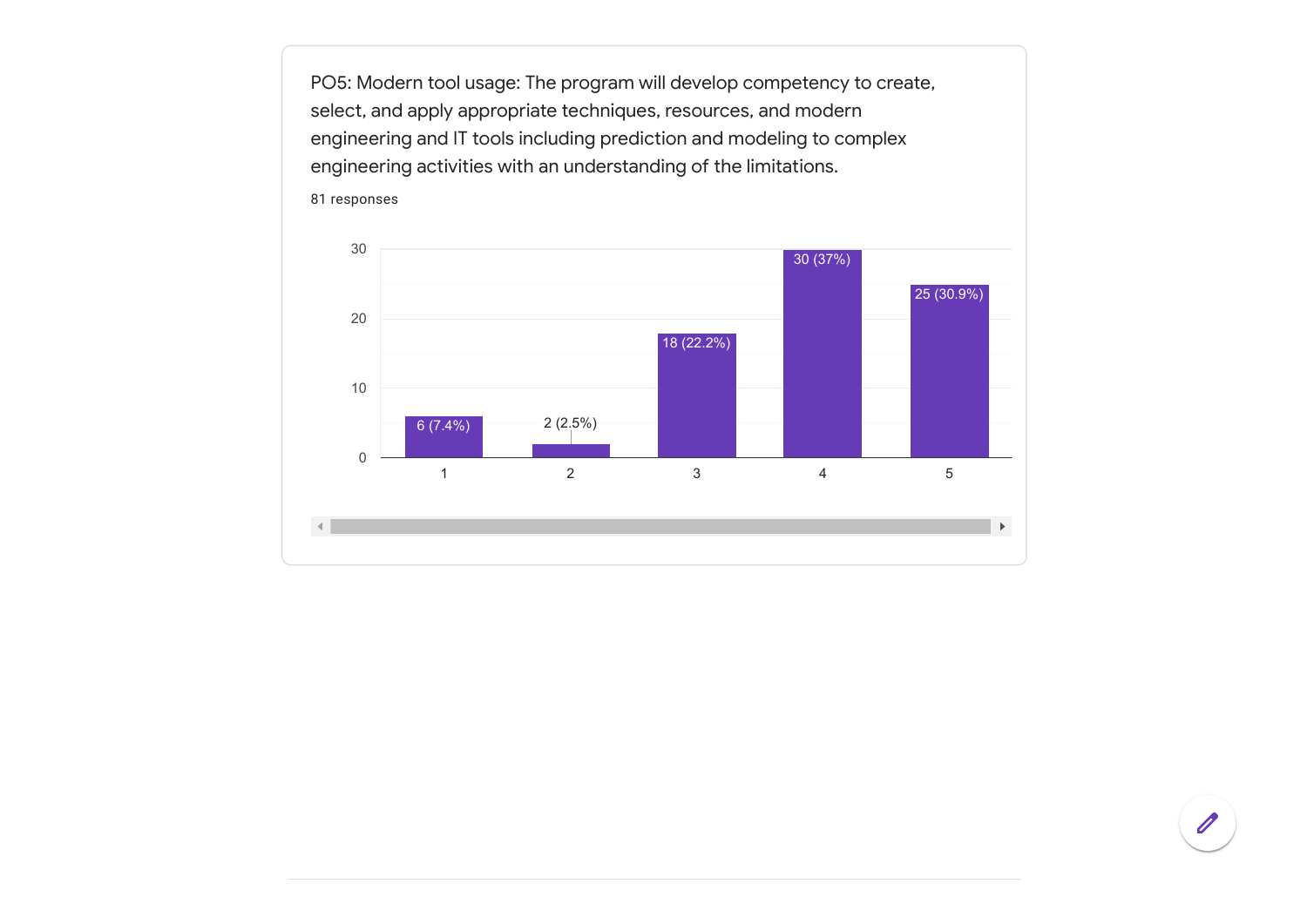PO6: The engineer and society: The program will develop competency to apply reasoning informed by the contextual knowledge to assess societal, health, safety, legal and cultural issues and the consequent responsibilities relevant to the professional engineering practice.

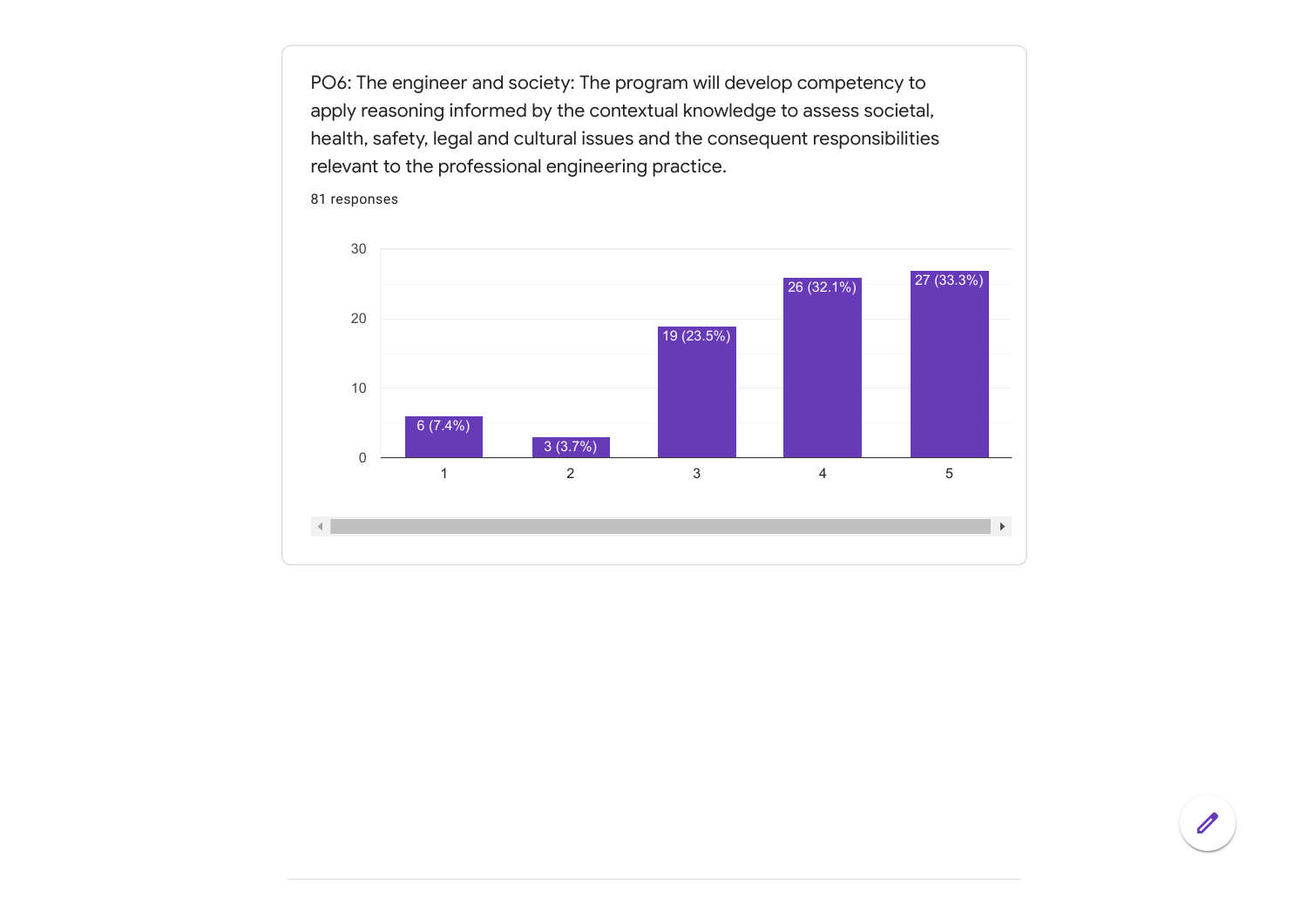PO7: Environment and sustainability: The program will develop competency to understand the impact of the professional engineering solutions in societal and environmental contexts, and demonstrate the knowledge of, and need for sustainable development.

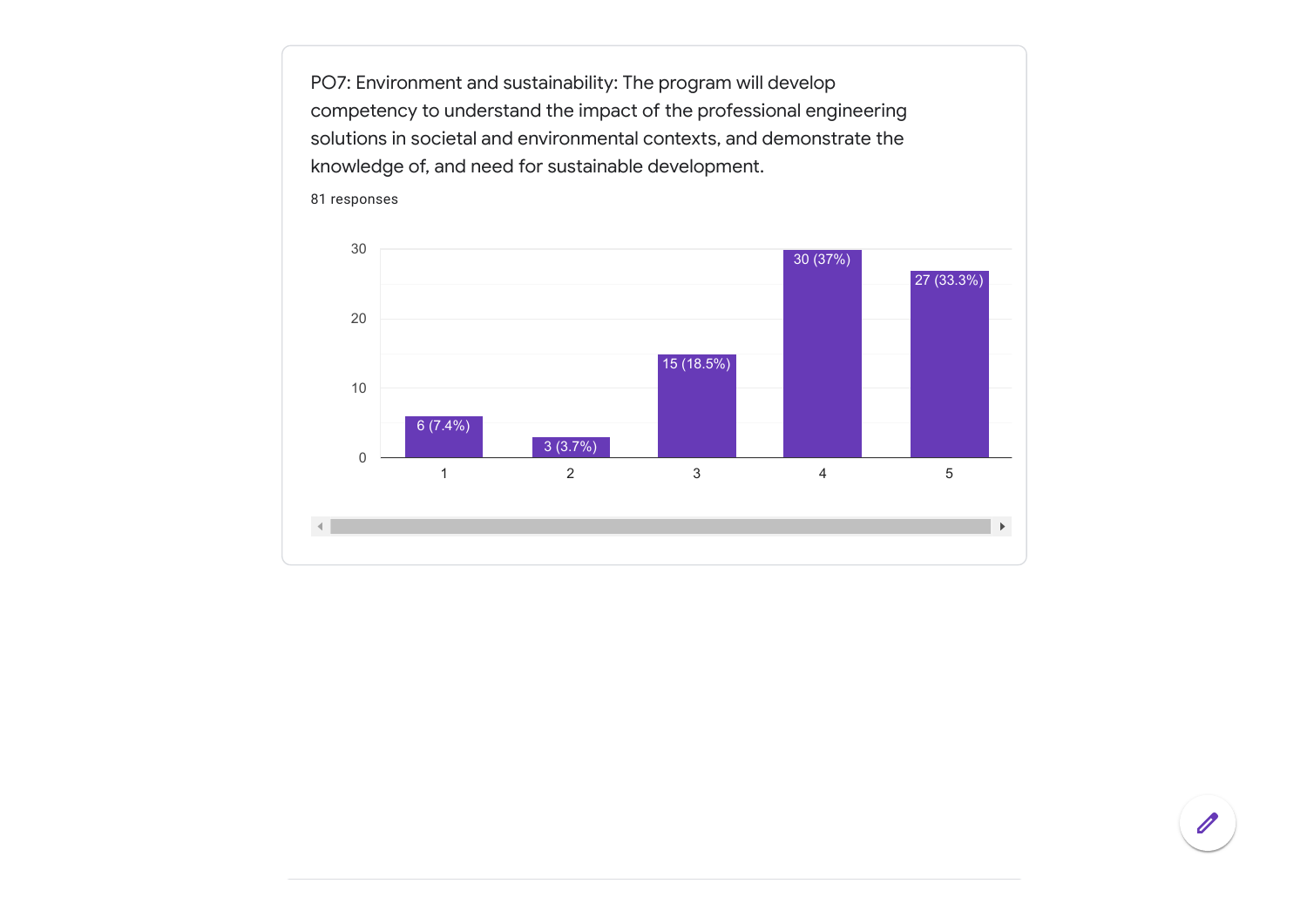PO8: Ethics: The program will develop competency to apply ethical principles and commit to professional ethics and responsibilities and norms of the engineering practice.

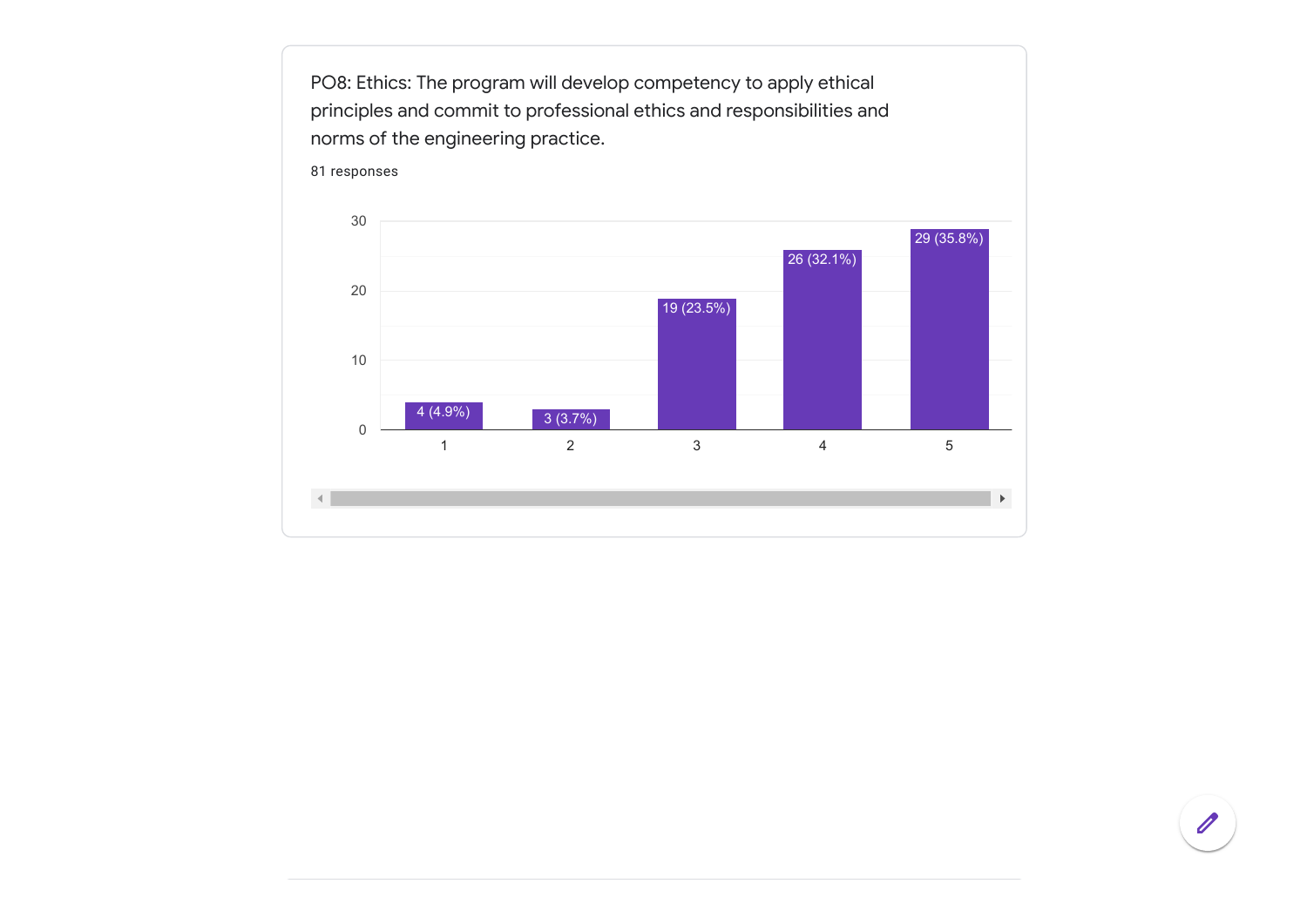function effectively as an individual, and as a member or leader in diverse teams, and in multidisciplinary settings. 81 responses 40 35 (43.2%)30 24 (29.6%) 20 16 (19.8%) 10  $5 (6.2\%)$  1 (1.2%) 0 1 2 3 4 5  $\left| \cdot \right|$  $\mathbb{R}^{\mathbb{Z}}$ 

PO9: Individual and team work: The program will develop competency to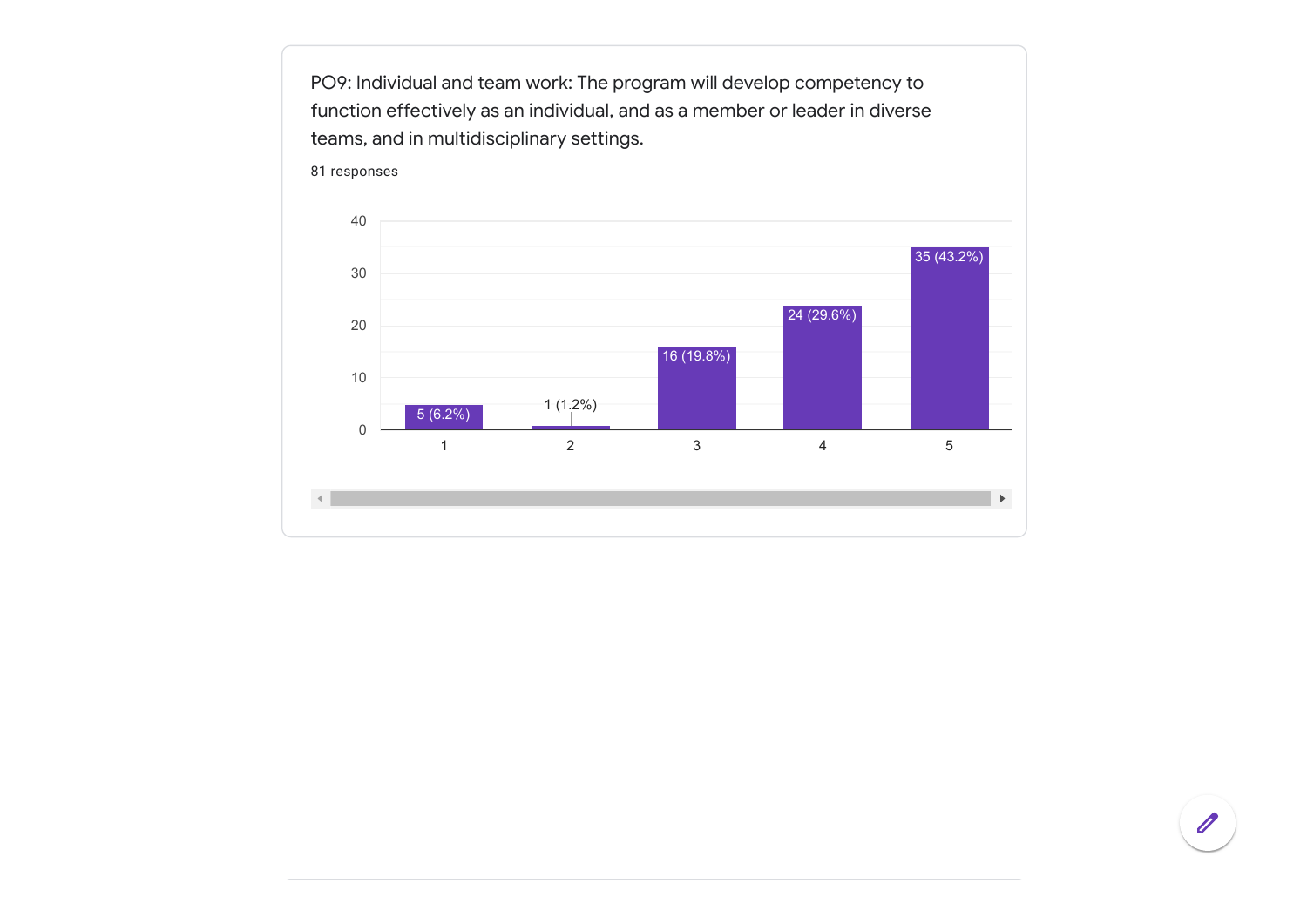PO10: Communication: The program will develop competency to communicate effectively on complex engineering activities with the engineering community and with society at large, such as, being able to comprehend and write effective reports and design documentation, make effective presentations, and give and receive clear instructions.

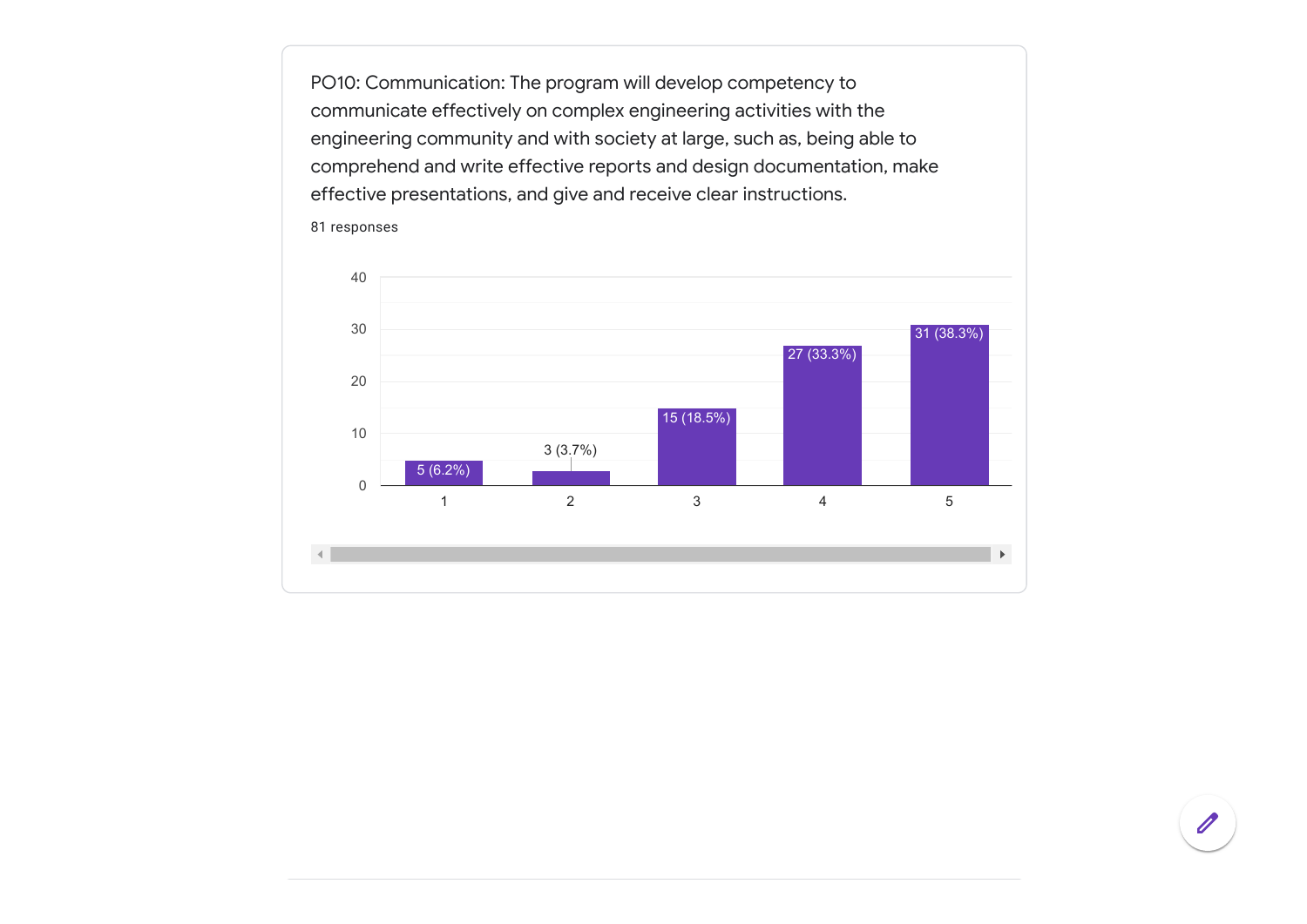PO11: Project management and finance: The program will develop competency to demonstrate knowledge and understanding of the engineering and management principles and apply these to one's own work, as a member and leader in a team, to manage projects and in multidisciplinary environments.

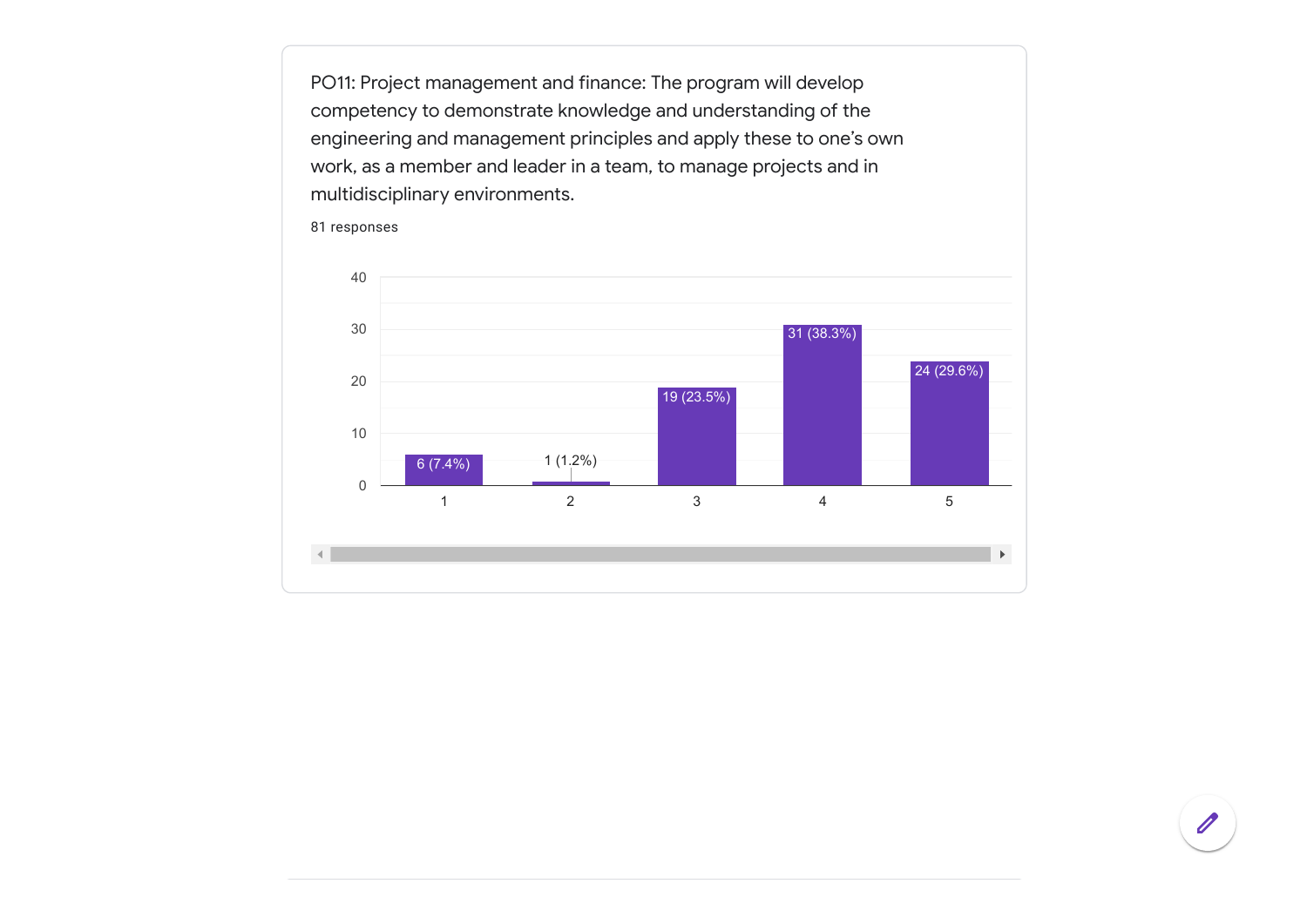PO12: Life-long learning: The program will develop competency to recognize the need for, and have the preparation and ability to engage in independent and life-long learning in the broadest context of technological change.

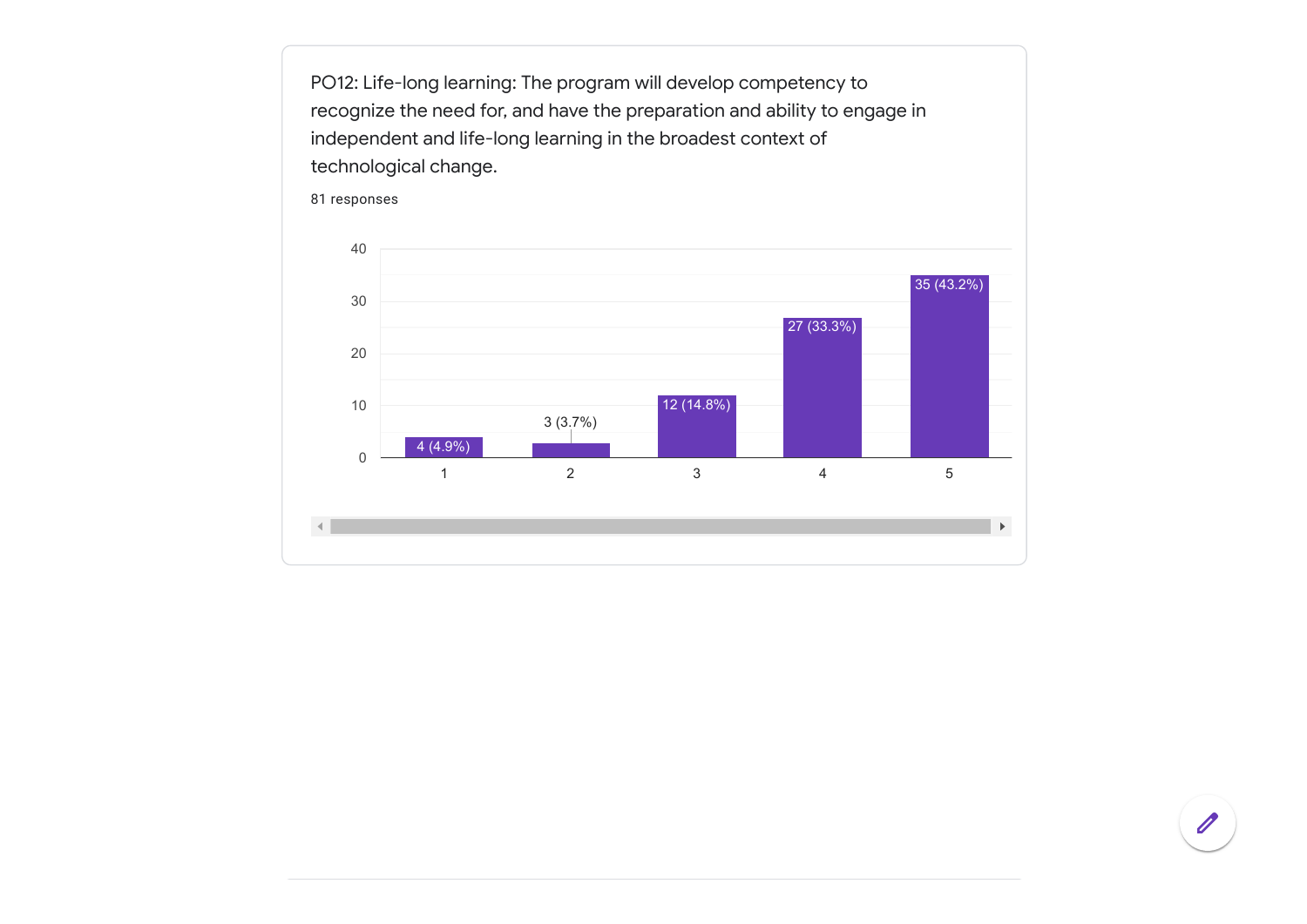

PSO1. The student will be able to apply knowledge of fundamental aspects,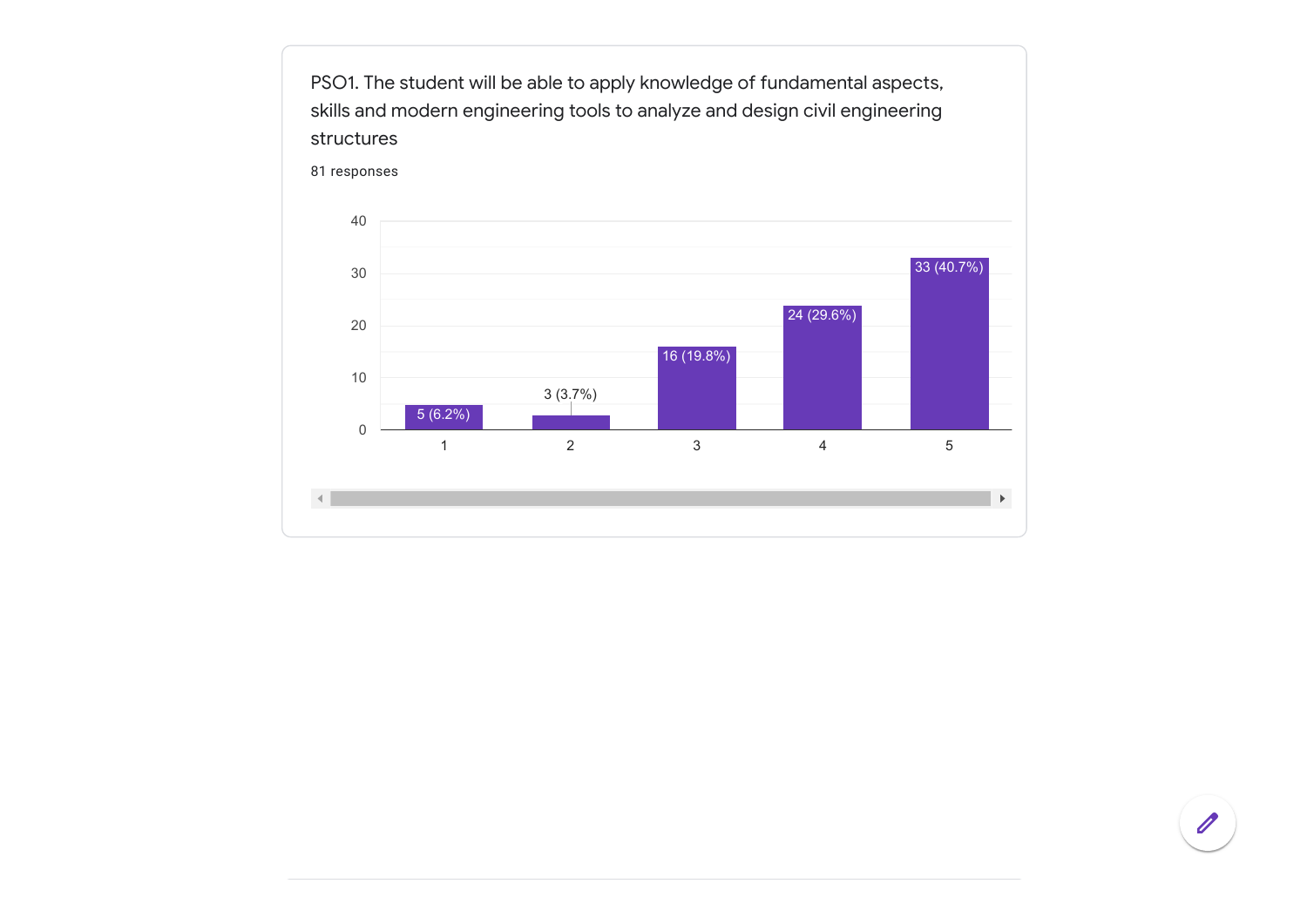

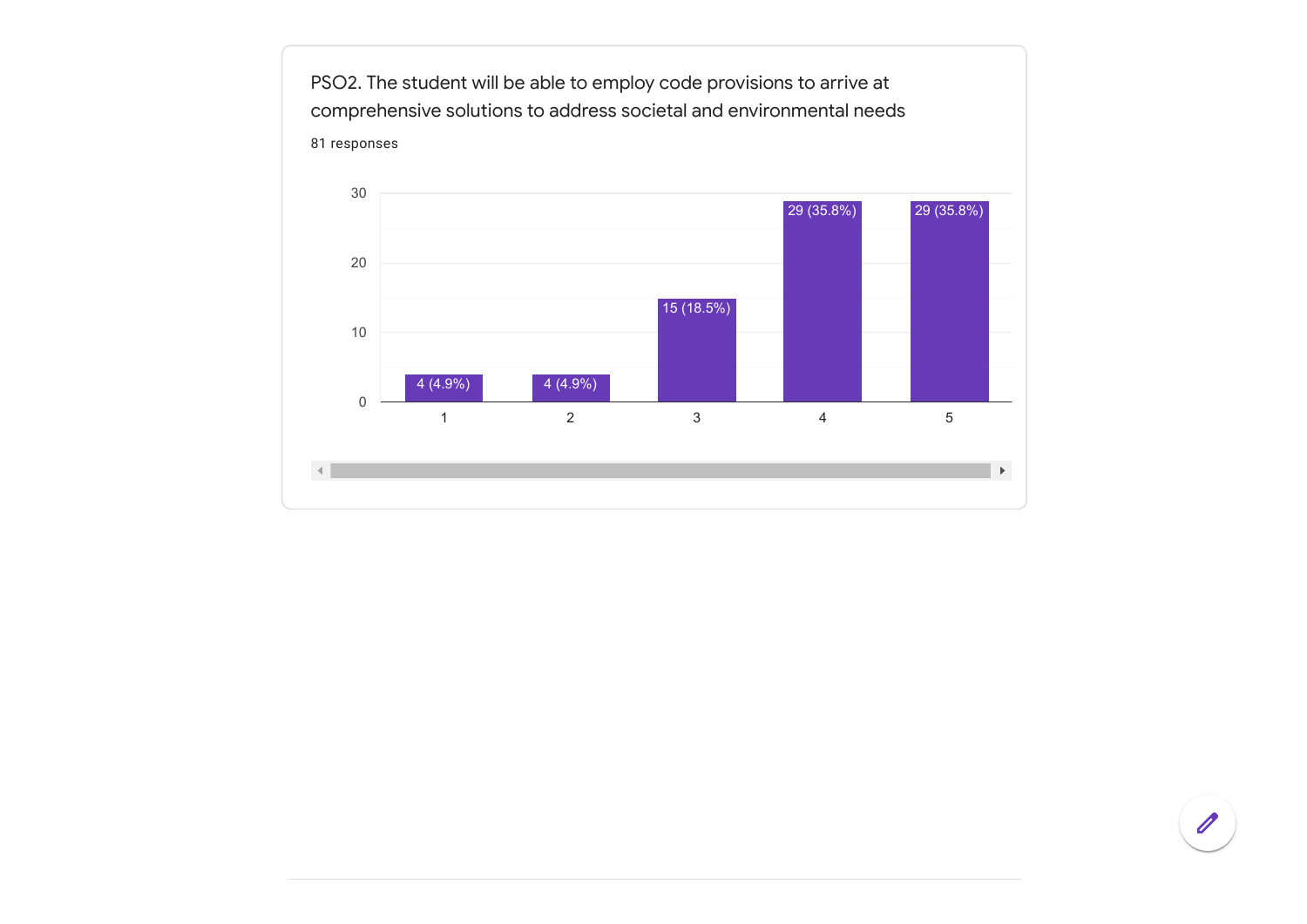

 $\mathscr{D}$